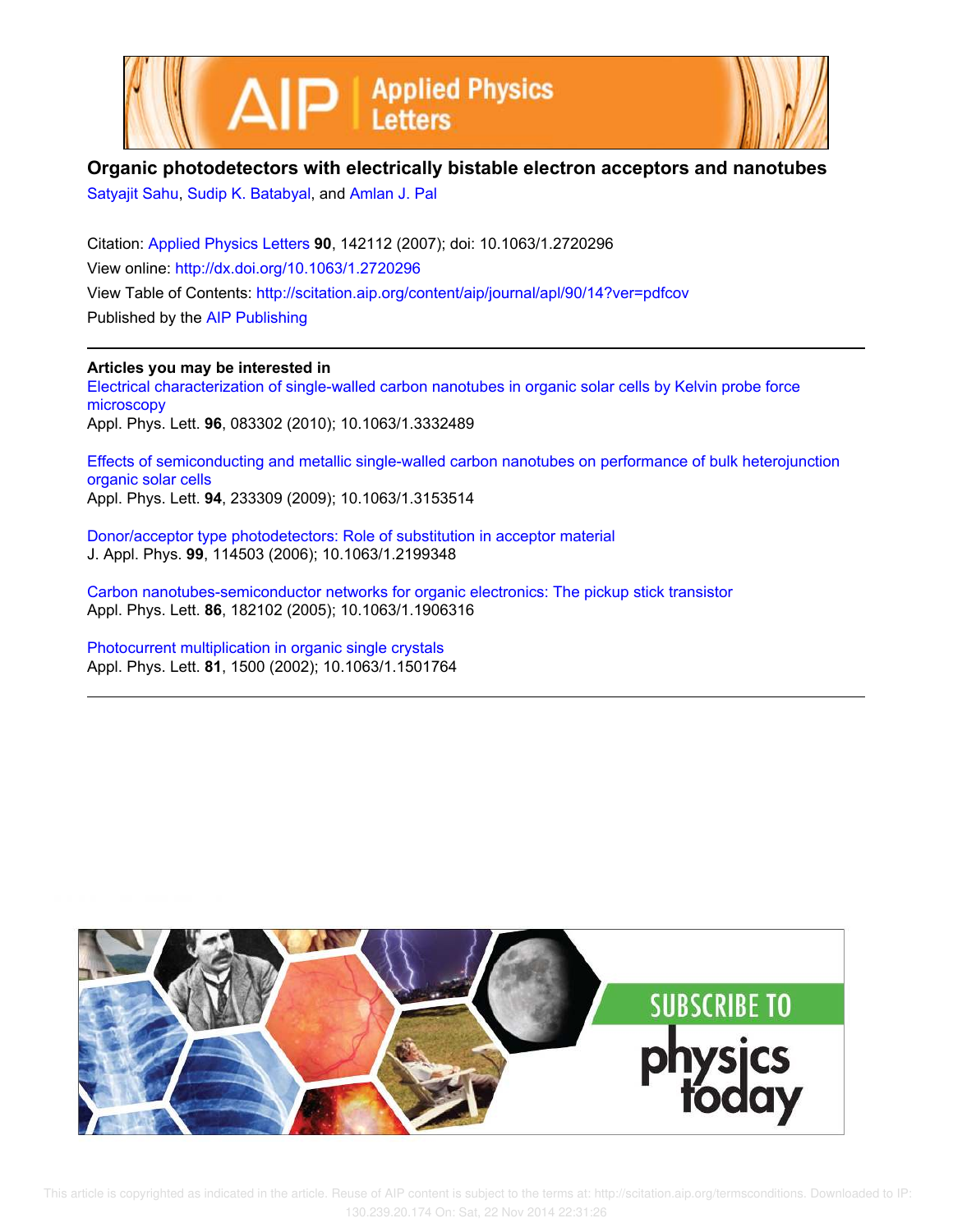## **Organic photodetectors with electrically bistable electron acceptors and nanotubes**

Satyajit Sahu, Sudip K. Batabyal, and Amlan J. Pal<sup>a)</sup>

*Department of Solid State Physics, Indian Association for the Cultivation of Science, Kolkata 700 032, India and Centre for Advanced Materials, Indian Association for the Cultivation of Science, Kolkata 700 032, India*

Received 14 November 2006; accepted 5 March 2007; published online 5 April 2007-

The authors provide two routes to increase the photocurrent of organic photodetectors that are based on electron-donor and electron-acceptor materials. During device fabrication, they introduce carbon nanotubes, which act as channels for electron transport. The channels in effect provide an approach to address the problem of low carrier mobility in the conjugated organics. The authors also make use of the (electrically) bistable nature of the acceptor material, namely, rose bengal in a favorable way. During device characterization, they switch its conductivity to decrease device resistance and yield higher photocurrent. Both the routes enhance photocurrent in these donor-acceptor-type photodetectors.  $\odot$  2007 American Institute of Physics. [DOI: 10.1063/1.2720296]

In recent years, organic semiconductors are being used in different devices, such as field effect transistors, lightemitting diodes, photovoltaic solar cells, photodetectors, memory elements, etc. $1-3$  Most of the devices comprise more than one layer to comply with the operation mechanism for a particular device. In a photodetector, a layer of donor material and a layer of acceptor in sequence are sandwiched between two dissimilar metal electrodes. Photogenerated excitons generally dissociate at the interface between the two layers. Under suitable (reverse) bias, the electrons and holes are transported to the opposite electrodes to yield a photocurrent. So far, low carrier mobility and high device resistance restrict the photocurrent.

As an effort to increase the mobility of carriers, nanomaterials as conducting channels can be introduced in donor or acceptor layers.<sup>4–9</sup> The nanomaterials in the donor and/or acceptor layer provide fast routes for the transport of holes and electrons, respectively, to the opposite electrode. To achieve a higher photocurrent, a decrease in device resistance can be another approach. In order to do so, we introduce an electrically bistable organic material as one of the components of the photodetectors. The inherent conductivity of such molecules can be switched to a high state by application of a suitable voltage pulse.<sup>10,11</sup> The increase in conductivity is generally due to conformational change or electroreduction of the molecules.<sup>12</sup> The photodetector with such a bistable material can hence be "switched on" to yield a higher photocurrent. In this letter, we introduce rose bengal as an electron accepting material, which exhibits electrical bistability. The nanotubes, moreover, act as carrier transporting channels.

Regioregular poly(3-hexyl thiophene) (P3HT) and disodium salt of 4,5,6,7-tetrachloro-2,4,5,7-tetraiodo fluorescein (rose bengal), used as electron donor and electron acceptor, respectively, were purchased from Sigma-Aldrich Fine Chemicals. The regioregularity of the P3HT was 98%. Multiwalled carbon nanotube (CNT), also purchased from the same chemical company, had an outer diameter, wall thickness, length, and purity of 20–30 nm, 1–2 nm,  $0.5-2.0 \mu m$ , and  $>95\%$ , respectively. They were acid functionalized following a standard method.<sup>13</sup> Devices were fabricated on indium tin oxide (ITO) coated glass substrates. The P3HT solution in chloroform and rose bengal in methanol (both 0.5 mg/ml) were spun in sequence at 1500 rpm for 30 s. Since the polymer is not soluble in methanol, the deposition of Rose Bengal (RB) did not damage the underneath polymer film. Functionalized CNTs were introduced in an RB layer at different concentrations. The total concentration of RB and CNT in the spinning solution was always 0.5 mg/ml. We hence had four bilayer films, namely, P3HT/ RB:CNT, where the CNT concentrations in RB were 0%, 5%, 10%, and 17%. The sum of the thicknesses of P3HT and RB:CNT layers was 50–70 nm.

The films were annealed in vacuum at  $50^{\circ}$ C for 2 h before aluminum was thermally evaporated at a pressure below 10−5 Torr. The overlap of the electrodes defined the active area of the devices  $(6 \text{ mm}^2)$ . Devices were kept in a shielded vacuum chamber with a quartz window. The intensity of the xenon lamp was varied between  $10-100$  mW/cm<sup>2</sup> with neutral density filters. The devices were characterized under dark and illumination conditions. Current-voltage (*I-V*) characteristics were recorded with a Keithley 486 picoammeter and a Yokogawa 7651 voltage source. A bias was applied with respect to aluminum (Al) electrode with a step voltage of 0.05 V and a scan speed of 2.5 mV/s. Electronic absorption spectra of the films, deposited on quartz substrates, were recorded with an Agilent 8453 UV-Visible spectrophotometer. The microstructure of RB:CNT films was digitized with a JEOL JSM 6700F field emission scanning electron microscope (SEM) showing a homogeneous distribution of the CNTs in a RB matrix (Fig. 1).

Electronic absorption spectra of P3HT, RB:CNT, and P3HT/RB:CNT films are shown in Fig. 2. CNT had a concentration of 17% in the latter two cases. The corresponding spectra show the signature of P3HT and rose bengal. The spectrum of P3HT/RB:CNT is an algebraic sum of the other two, showing that no charge-transfer complex formed at the interface. In addition, it shows that the devices will remain active below 600 nm.

Energy levels of P3HT and rose bengal favor exciton dissociation at the interface. They, along with work functions of ITO and Al electrodes, allow carrier transport to the op-

0003-6951/2007/90(14)/142112/3/\$23.00

Electronic mail: sspajp@iacs.res.in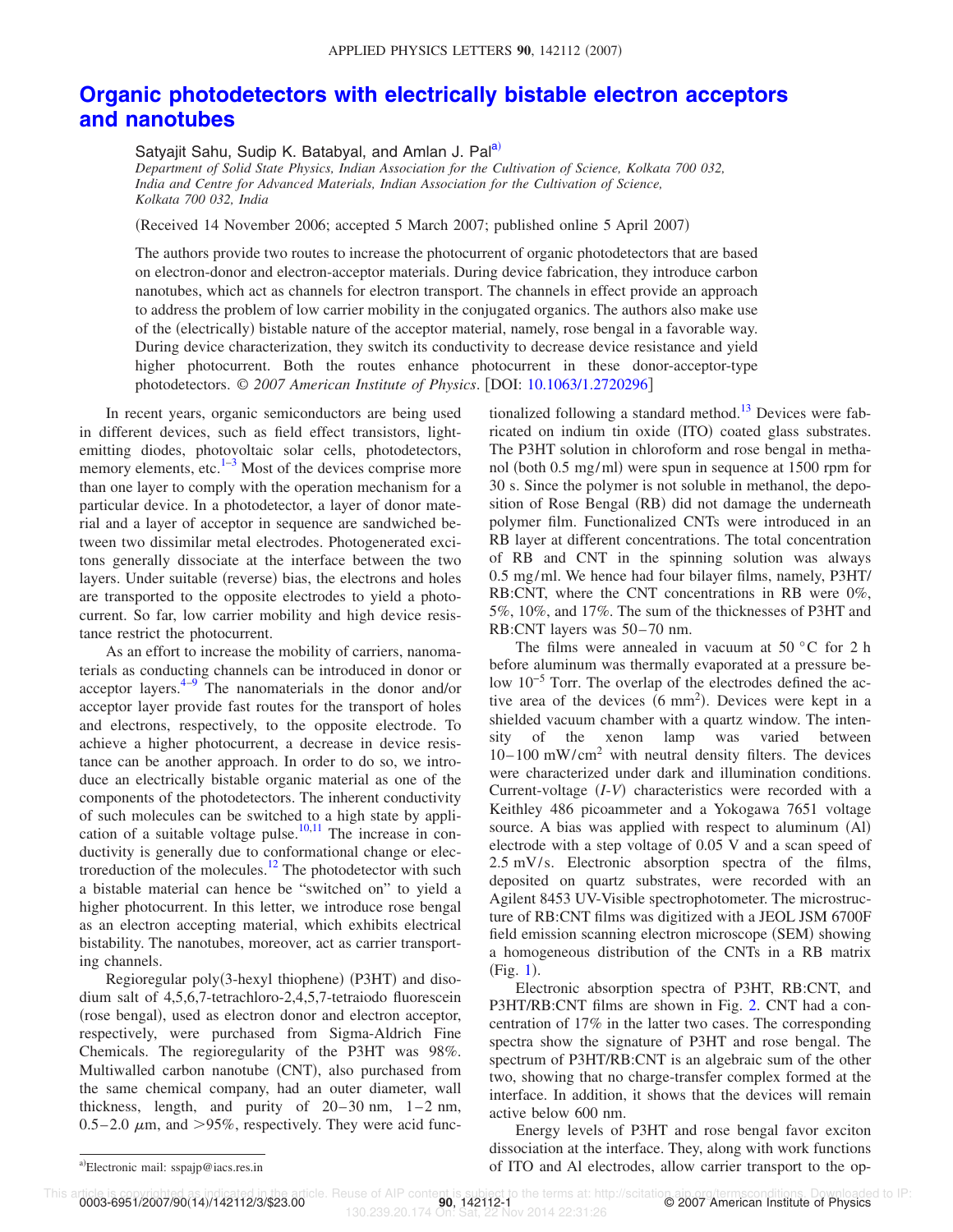

FIG. 1. SEM image of a film containing P3HT/RB:CNT. The concentration of CNT in rose bengal (RB) is 17% by weight.

posite direction. The band diagram also affirms that in the reverse bias charge injection from the electrodes is not favorable—that is, they form blocking contacts. Accordingly, ITO/P3HT/RB/Al devices yield very low dark current in the  $0-2$  V range (Fig. 3). Upon photoexcitation, the devices exhibit a photo current, the magnitude of which increases with bias in a nonlinear fashion. Figure 3 further shows that both photocurrent and dark current increase with the addition of CNT in the RB layer. Here, the CNTs provide channels for electron transport through the RB layer. Since the channels also offer routes for carrier injection from the electrode, the magnitude of the dark current (in the reverse bias) also increases with the increase in CNT concentration. With the introduction of CNT, the quantum of change in the photocurrent is significantly high as compared to the change of the dark current. Since the CNTs do not contribute to the photoabsorption process, a higher photocurrent in the P3HT/ RB:CNT device as compared to the P3HT/RB case must mean that the CNTs provide routes for electron transport to the Al electrode. The CNTs, in effect, extract the electrons that are confined in the devices due to their low mobility in rose bengal. The CNTs present near the P3HT layer may also act as exciton dissociating centers. Overall, the results establish the advantages of using CNTs in augmenting the photocurrent of photodetectors.

As another route to increase the photocurrent, we intended to switch the conductivity of rose bengal. The materials in the xanthene class, in which rose bengal is a typical example, exhibit voltage-driven electrical bistability. That is, by applying a suitable voltage pulse, conductance of the material can be switched to a high value. When bias is swept from a negative to a positive voltage, the high-conducting state is retained until a suitable positive bias, at which the molecules' conductivity decreases to the initial (low) value, is reached.



FIG. 2. (Color online) Absorption spectra of P3HT, RB:CNT, and P3HT/ RB:CNT (17%) films on quartz.



FIG. 3. (Color online) Current-voltage characteristics of four devices under dark and 100 mW/cm<sup>2</sup> white light illumination. Open symbols represent the dark current of the corresponding devices.

In P3HT/RB:CNT-based photodetectors, we aimed to enhance the conductivity of rose bengal so that the transport of electrons, generated after dissociation of excitons, becomes favorable. Figure 4 shows dark current and photocurrent of such a photodetector (with 17% CNT) before and after conductance switching. A  $-3.0$  V pulse (width, 10 s) was applied to switch the conductivity of rose bengal to a high state. Before and after the −3.0 V pulse, *I*-*V* characteristics in dark and illumination conditions were recorded in a suitable voltage range  $(-3.0 \text{ to } +2.0 \text{ V})$ . The range ensures that once the conductivity of rose bengal molecules is switched to a high level, the molecules do not switch off. The figure shows that due to the decrease in the resistance of the rose bengal layer induced by conductance switching, the magnitude of both dark current and photocurrent in the reverse bias increased. The increase in photocurrent is substantial, showing the advantages of using electrically bistable molecules in photodetectors. When a higher amplitude or width of voltage pulse was used to switch the rose bengal molecules, the characteristics did not change. The initial *I*-*V*'s could be retrieved only when rose bengal molecules were switched off to its initial low-conducting state by applying a +3 V pulse. This is due to reversible electrical bistability known in rose bengal and similar molecules.

Since electrical bistability is associated with conformational change and electroreduction, the difference between the highest occupied molecular orbitals (HOMOs) and the lowest unoccupied molecular orbitals (LUMOs) of the molecule decreases with switching to a high state.<sup>14</sup> During the process, either the HOMO level would increase, or the LUMO would decrease. Both levels might also change. As a



FIG. 4. (Color online) Current-voltage characteristics of a device based on P3HT/RB:CNT (17%) films under dark and 100 mW/cm<sup>2</sup> white light illumination. Measurements were carried out before and after switching of rose This a FIG. 2. (Color online). Absorption spectra of P3HT RB:CNT- and P3HT/ subject all linet shows a magnified view of the characteristics in the fourth d to IP: quadrant.